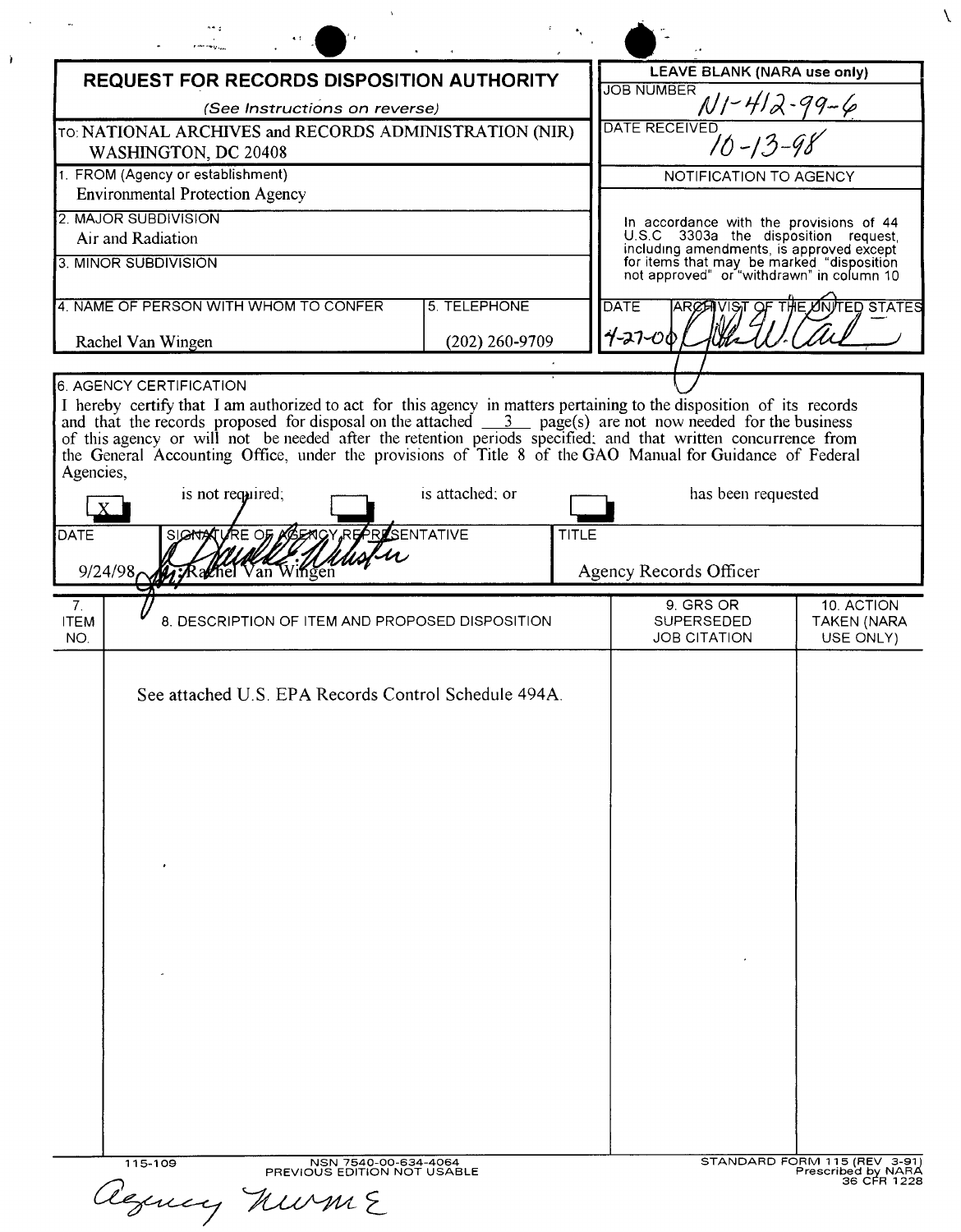# **EPA Records Schedule 494**

**Status:** Final, 04/30/2007

**Title:** Trends Report (TRRP)

**Program:** Air

**Applicability:** Agency-wide, with exceptions

**Function:** 108-023-01 - Air Monitoring and Forecasting

## **NARA Disposal Authority:**

This schedule authorizes the disposition of the record copy in any media (media neutral), excluding any records already in electronic form. Records designated for permanent retention must be transferred to the National Archives in accordance with NARA standards at the time of transfer.

•  $N1-412-99-6$ 

## **Description:**

The Trends Report (TRRP) system provides standard national reports used to prepare the annual "National Air Quality and Trends Report." The system is also used to set new air quality standards, and determine impacts of new standards and other air regulations. It uses standard Aerometric Information Retrieval System (AIRS) data retrieval programs to acquire AIRS data on NAMS (national air monitoring station) and SLAMS (state/local air monitoring station) siting, air quality concentrations, and 50 to 100 small statistical packages (SAS) programs to perform ad hoc statistical analyses.

## **Disposition Instructions:**

**Item a:** Electronic software program

To be used only by the Office of Air and Radiation, Air Quality Trends at Headquarters.

- **• Disposable**
- Destroy when no longer needed to ensure access to and use of the electronic records throughout the authorized retention period..

### **Item b:** Input

- **• Disposable**
- Follow instructions for EPA 171 Input and Source Records.

### **Item c:** Electronic data

To be used only by the Office of Air and Radiation, Air Quality Trends at Headquarters.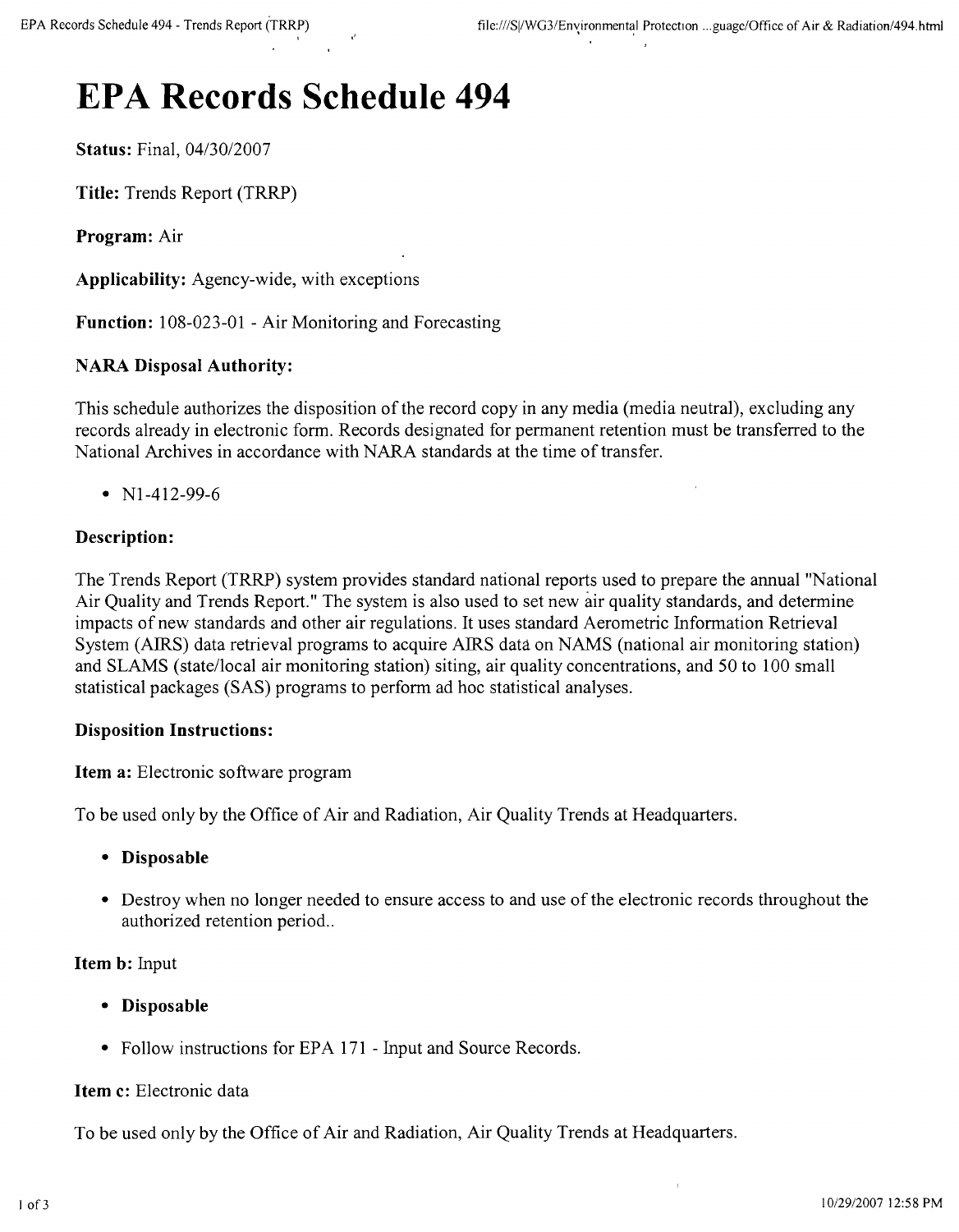- **• Disposable**
- Destroy 1 year after data is superseded.

**Item d:** Output and reports

- **• Varies**
- Close when Trends Report sent to NTIS for distribution.
- File with related records and follow instructions for related records.

**Item e:** Supporting documentation

To be used only by the Office of Air and Radiation, Air Quality Trends at Headquarters.

- **• Disposable**
- Destroy when 15 years old.

# **Guidance:**

The Trends Report is retained according to the disposition instructions for EPA 250 for publications and promotional items.

The Aerometric Information Retrieval System (AIRS) is scheduled as EPA 496.

### **Reasons for Disposition:**

This system supports various reporting functions for the Air program and is used to produce the Agency's "National Air Quality and Emissions Trends Report." It is also used for trend assessments and development of regulations and standards.

### **Custodians:**

Office of Air and Radiation, Emissions Monitoring and Analysis Division, Air Quality Trends

- **• Contact:** David Mintz
- **• Telephone:** 919-541-5224

# **Related Schedules:**

EPA 171, EPA 250, EPA 496

# **Previous NARA Disposal Authority:**

**Entry:** *06/0511993*

**EPA Approval:** *0912411998*